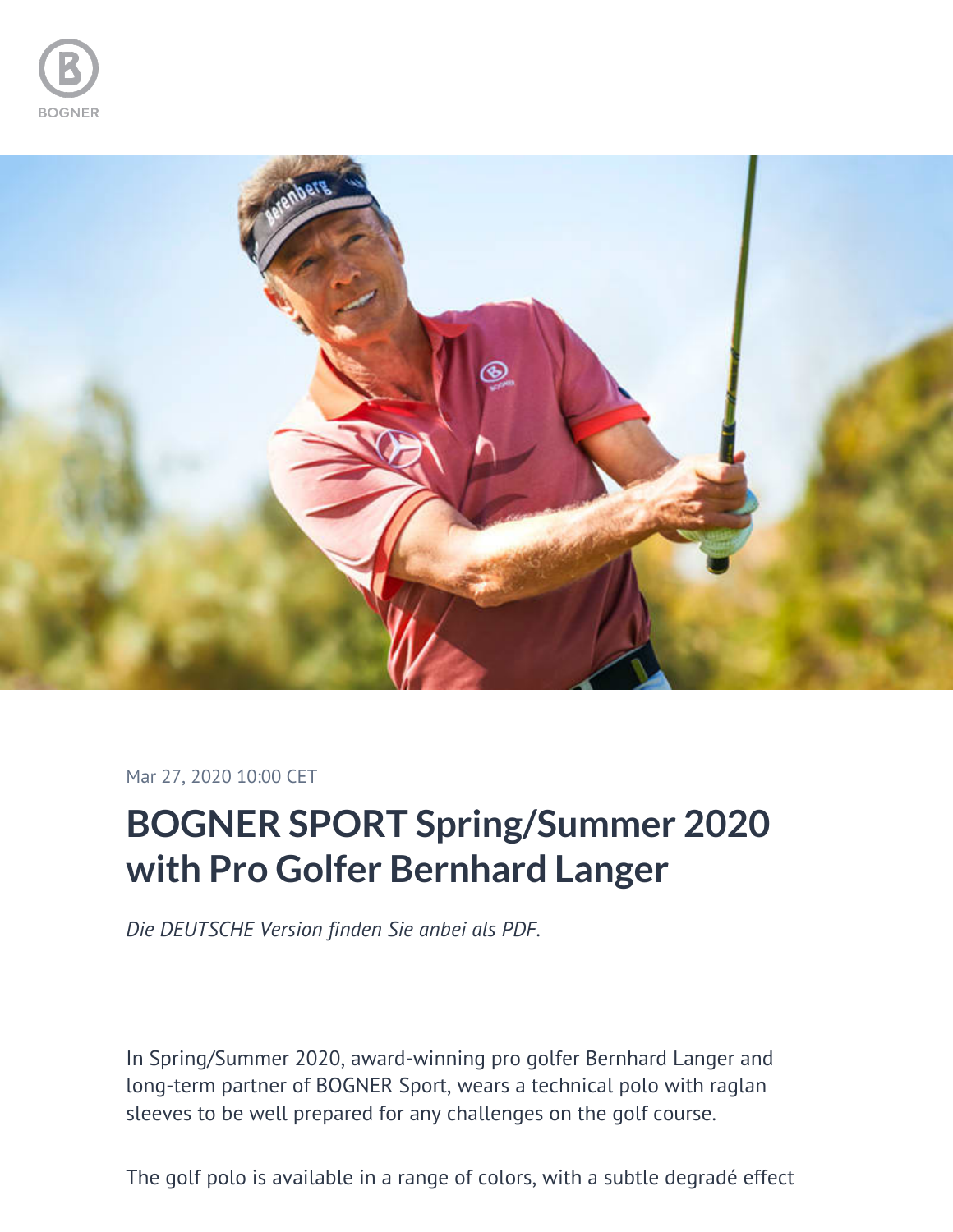and features the iconic BOGNER flames emblem – sign of all BOGNER team sports.

Polos are also available for female golfers in a breathable material and various colors, such as neon lime, rosé or burgundy. The golf collections for Men and Women are completed by well-fitted jackets, shorts and pants as well as super-light sporty dresses for Women. All styles can be chosen from a range of colorways.

Download pack-shots under the following link:

[https://press.bogner.com/latest\\_media/tag/summer2020-pack-shots-bogner](https://press.bogner.com/latest_media/tag/summer2020-pack-shots-bogner-sport#filter-list-items)[sport#filter-list-items](https://press.bogner.com/latest_media/tag/summer2020-pack-shots-bogner-sport#filter-list-items)

*Willy Bogner GmbH & Co. KGaA, based in Munich, is an internationally successful lifestyle company and the leading provider of exclusive sport fashion, luxurious sportswear and designer fashion. The company employs over 800 people worldwide and appears in over 50 countries with the Bogner (Woman, Man, Sport, Kids) and Bogner Fire Ice brands as well as licences. The company, which has existed since 1932, is led by CEO Andreas Baumgärtner, while the owner is Willy Bogner, the son of the founder. More information at bogner.com*

### **Contacts**



#### **Alena Haage**

Press Contact Public Relations [a.haage@bogner.com](mailto:a.haage@bogner.com) [+49 89 436 06 371](tel:+49 89 436 06 371)